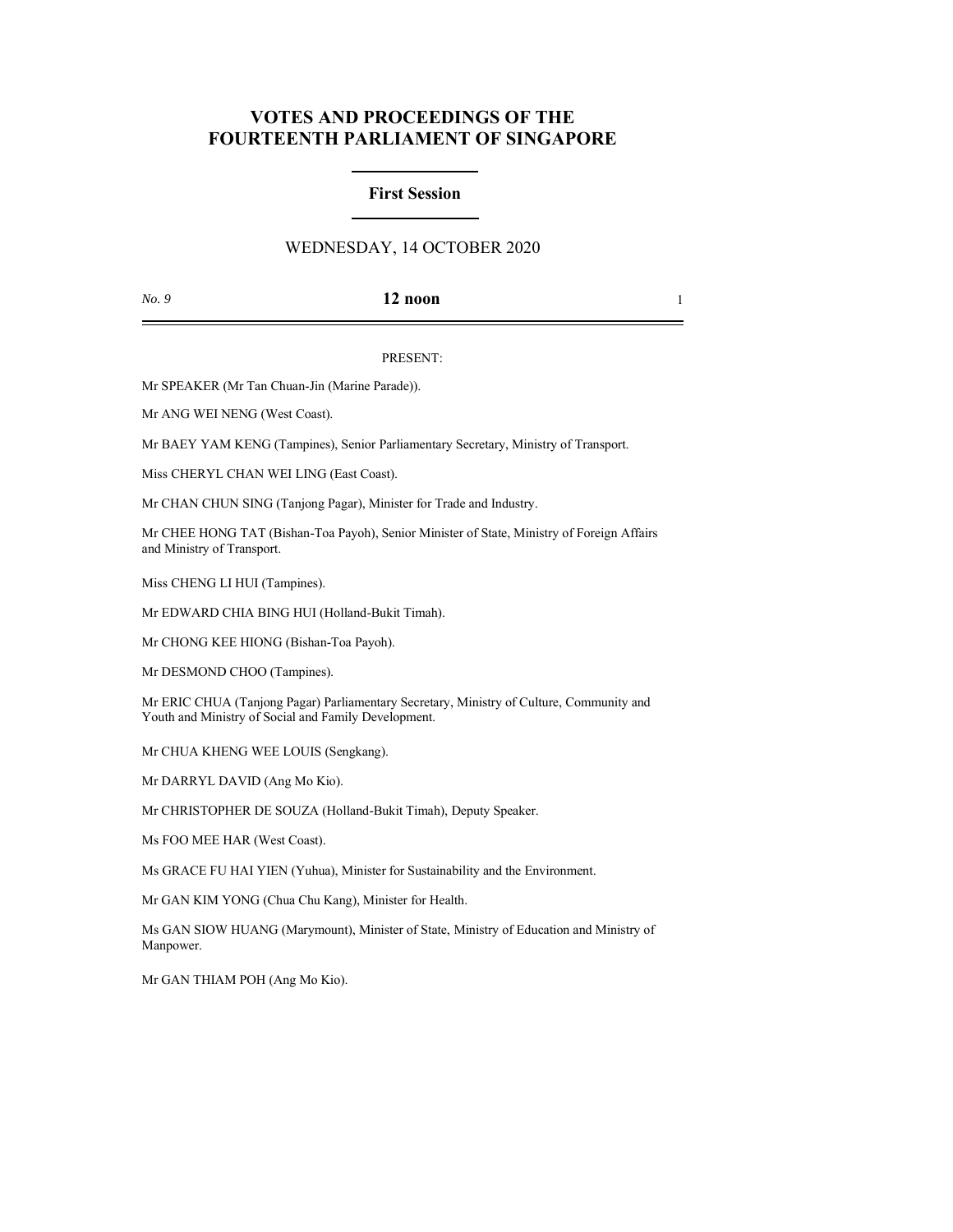Mr GERALD GIAM YEAN SONG (Aljunied).

Mr DERRICK GOH (Nee Soon).

Ms HE TING RU (Sengkang).

Mr HENG CHEE HOW (Jalan Besar), Senior Minister of State, Ministry of Defence.

Mr HENG SWEE KEAT (East Coast), Deputy Prime Minister, Coordinating Minister for Economic Policies and Minister for Finance.

Mr SHAWN HUANG WEI ZHONG (Jurong).

Ms INDRANEE RAJAH (Tanjong Pagar), Minister, Prime Minister's Office, Second Minister for Finance, Second Minister for National Development and Leader of the House.

Mr S ISWARAN (West Coast), Minister for Communications and Information and Minister-in-charge of Trade Relations.

Dr JANIL PUTHUCHEARY (Pasir Ris-Punggol), Senior Minister of State, Ministry of Communications and Information and Ministry of Health and Government Whip.

Dr AMY KHOR LEAN SUAN (Hong Kah North), Senior Minister of State, Ministry of Sustainability and the Environment and Ministry of Transport.

Dr KOH POH KOON (Tampines), Senior Minister of State, Ministry of Health.

Mr KWEK HIAN CHUAN HENRY (Kebun Baru).

Mr DESMOND LEE (West Coast), Minister for National Development and Minister-in-charge of Social Services Integration.

Mr LEE HSIEN LOONG (Ang Mo Kio), Prime Minister.

Mr LEONG MUN WAI (Non-Constituency Member).

Mr LIANG ENG HWA (Bukit Panjang).

Mr LIM BIOW CHUAN (Mountbatten).

Assoc Prof JAMUS JEROME LIM (Sengkang).

Ms SYLVIA LIM (Aljunied).

Dr LIM WEE KIAK (Sembawang).

Ms LOW YEN LING (Chua Chu Kang), Minister of State, Ministry of Culture, Community and Youth and Ministry of Trade and Industry.

Ms MARIAM JAAFAR (Sembawang).

Mr MASAGOS ZULKIFLI B M M (Tampines), Minister for Social and Family Development, Second Minister for Health and Minister-in-charge of Muslim Affairs.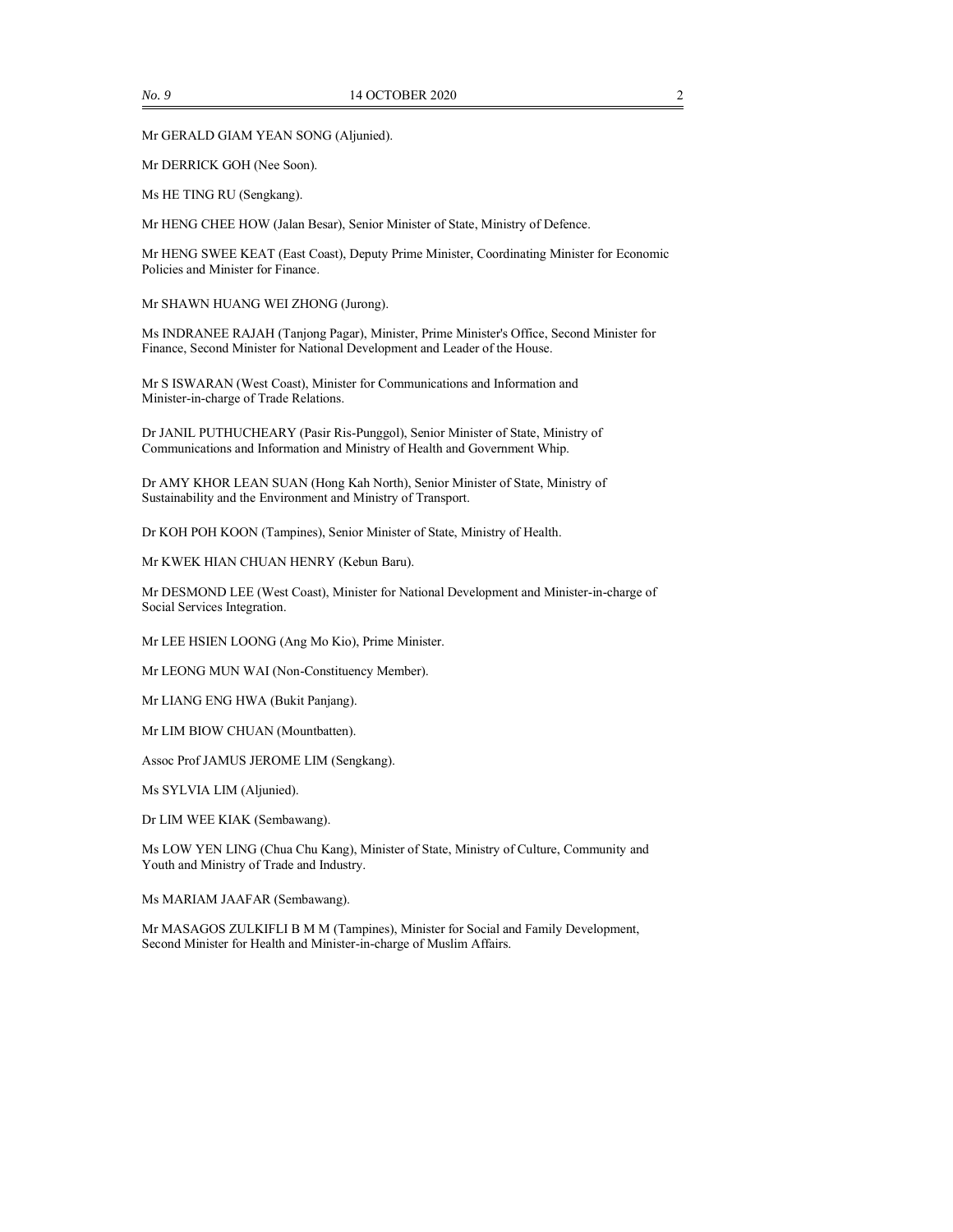Dr MOHAMAD MALIKI BIN OSMAN (East Coast), Minister, Prime Minister's Office, Second Minister for Education and Second Minister for Foreign Affairs.

Mr MOHD FAHMI BIN ALIMAN (Marine Parade).

Mr MUHAMAD FAISAL ABDUL MANAP (Aljunied).

Assoc Prof Dr MUHAMMAD FAISHAL IBRAHIM (Nee Soon), Minister of State, Ministry of Home Affairs and Ministry of National Development.

Mr MURALI PILLAI (Bukit Batok).

Ms NADIA AHMAD SAMDIN (Ang Mo Kio).

Dr NG ENG HEN (Bishan-Toa Payoh), Minister for Defence.

Ms NG LING LING (Ang Mo Kio).

Mr LOUIS NG KOK KWANG (Nee Soon).

Miss RACHEL ONG (West Coast).

Mr ONG YE KUNG (Sembawang), Minister for Transport.

Ms JOAN PEREIRA (Tanjong Pagar).

Mr LEON PERERA (Aljunied).

Ms DENISE PHUA LAY PENG (Jalan Besar).

Ms HAZEL POA (Non-Constituency Member).

Ms POH LI SAN (Sembawang).

Mr PRITAM SINGH (Aljunied), Leader of the Opposition.

Ms RAEESAH KHAN (Sengkang).

Ms RAHAYU MAHZAM (Jurong), Parliamentary Secretary, Ministry of Health.

Mr SAKTIANDI SUPAAT (Bishan-Toa Payoh).

Mr SEAH KIAN PENG (Marine Parade).

Mr K SHANMUGAM (Nee Soon), Minister for Home Affairs and Minister for Law.

Mr SHARAEL TAHA (Pasir Ris-Punggol).

Ms SIM ANN (Holland-Bukit Timah), Senior Minister of State, Ministry of Communications and Information and Ministry of National Development and Deputy Government Whip.

Mr SITOH YIH PIN (Potong Pasir).

Ms HANY SOH (Marsiling-Yew Tee).

Ms SUN XUELING (Punggol West), Minister of State, Ministry of Education and Ministry of Social and Family Development.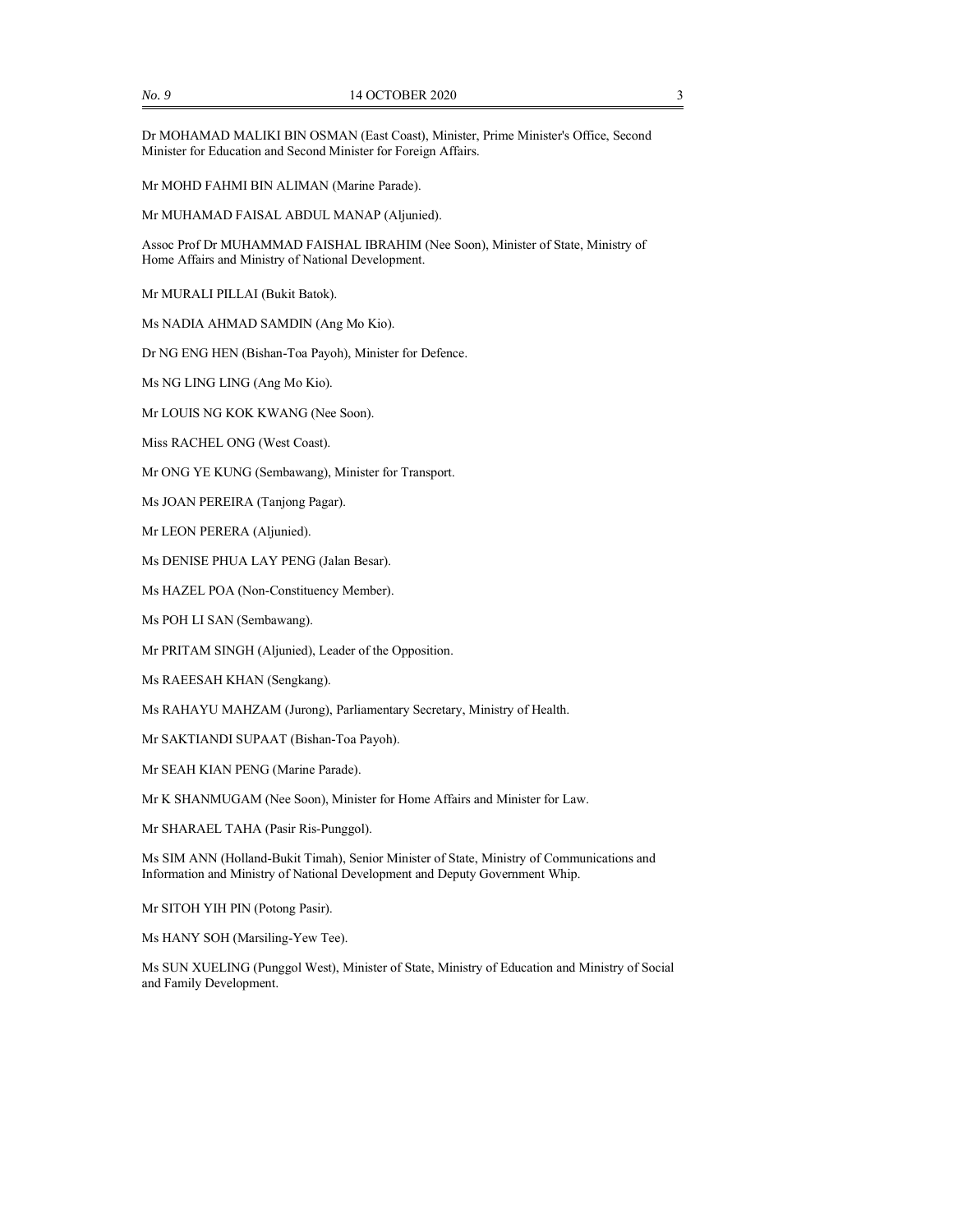Mr ALVIN TAN (Tanjong Pagar), Minister of State, Ministry of Culture, Community and Youth and Ministry of Trade and Industry.

Ms CARRIE TAN (Nee Soon).

Mr DENNIS TAN LIP FONG (Hougang).

Mr DESMOND TAN (Pasir Ris-Punggol), Minister of State, Ministry of Home Affairs and Ministry of Sustainability and the Environment.

Ms JESSICA TAN SOON NEO (East Coast), Deputy Speaker.

Mr TAN KIAT HOW (East Coast), Minister of State, Prime Minister's Office and Ministry of National Development.

Dr TAN SEE LENG (Marine Parade), Minister, Prime Minister's Office, Second Minister for Manpower and Second Minister for Trade and Industry.

Dr TAN WU MENG (Jurong).

Mr PATRICK TAY TECK GUAN (Pioneer).

Mr TEO CHEE HEAN (Pasir Ris-Punggol), Senior Minister and Coordinating Minister for National Security.

Mrs JOSEPHINE TEO (Jalan Besar), Minister for Manpower and Second Minister for Home Affairs.

Mr THARMAN SHANMUGARATNAM (Jurong), Senior Minister and Coordinating Minister for Social Policies.

Ms TIN PEI LING (MacPherson).

Mr EDWIN TONG CHUN FAI (Marine Parade), Minister for Culture, Community and Youth and Second Minister for Law.

Mr VIKRAM NAIR (Sembawang).

Dr VIVIAN BALAKRISHNAN (Holland-Bukit Timah), Minister for Foreign Affairs.

Dr WAN RIZAL (Jalan Besar).

Mr DON WEE (Chua Chu Kang).

Mr LAWRENCE WONG (Marsiling-Yew Tee), Minister for Education and Second Minister for Finance.

Mr XIE YAO QUAN (Jurong).

Mr ALEX YAM ZIMING (Marsiling-Yew Tee).

Ms YEO WAN LING (Pasir Ris-Punggol).

Mr YIP HON WENG (Yio Chu Kang).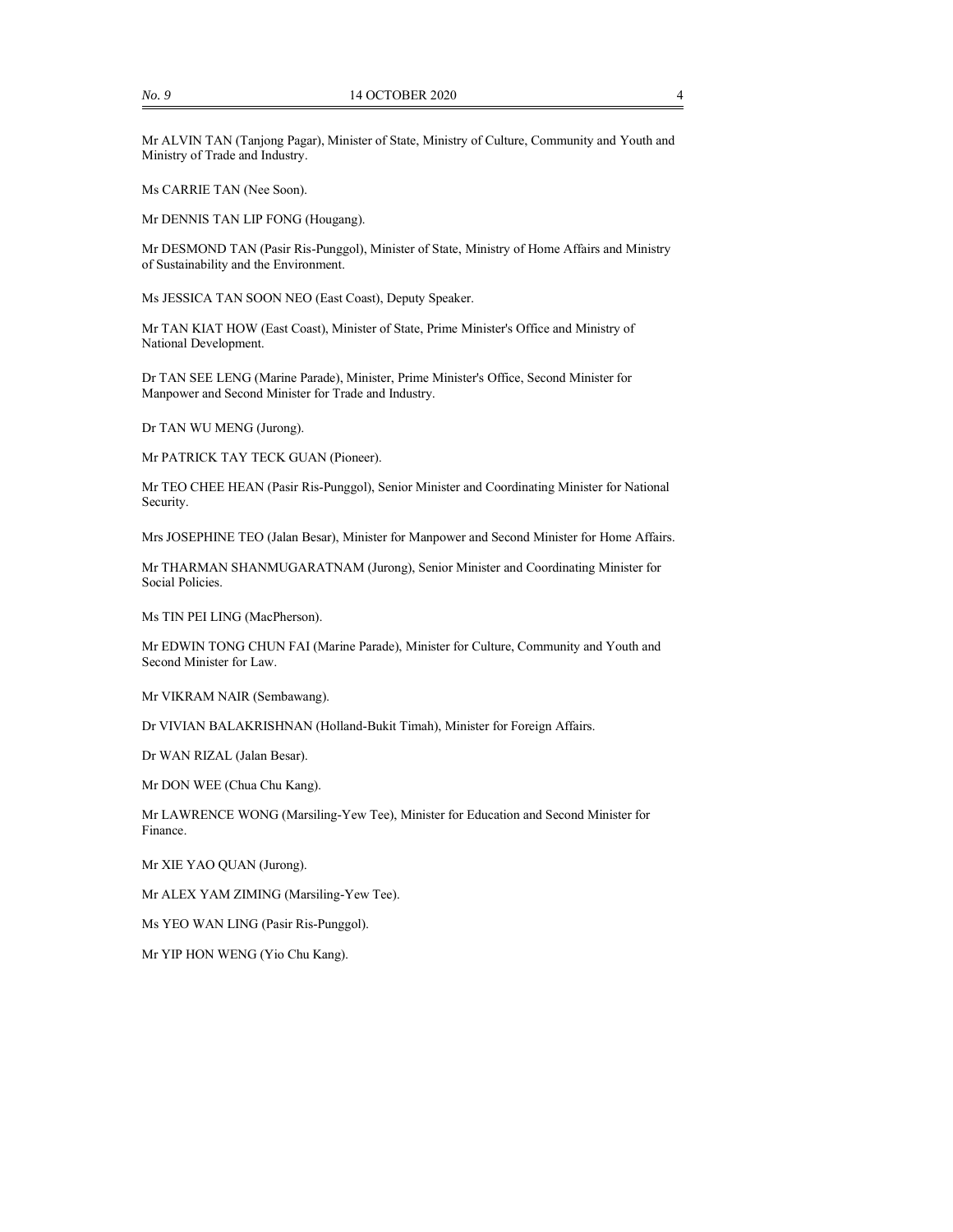Mr ZAQY MOHAMAD (Marsiling-Yew Tee), Senior Minister of State, Ministry of Defence and Ministry of Manpower and Deputy Leader of the House.

Mr ZHULKARNAIN ABDUL RAHIM (Chua Chu Kang).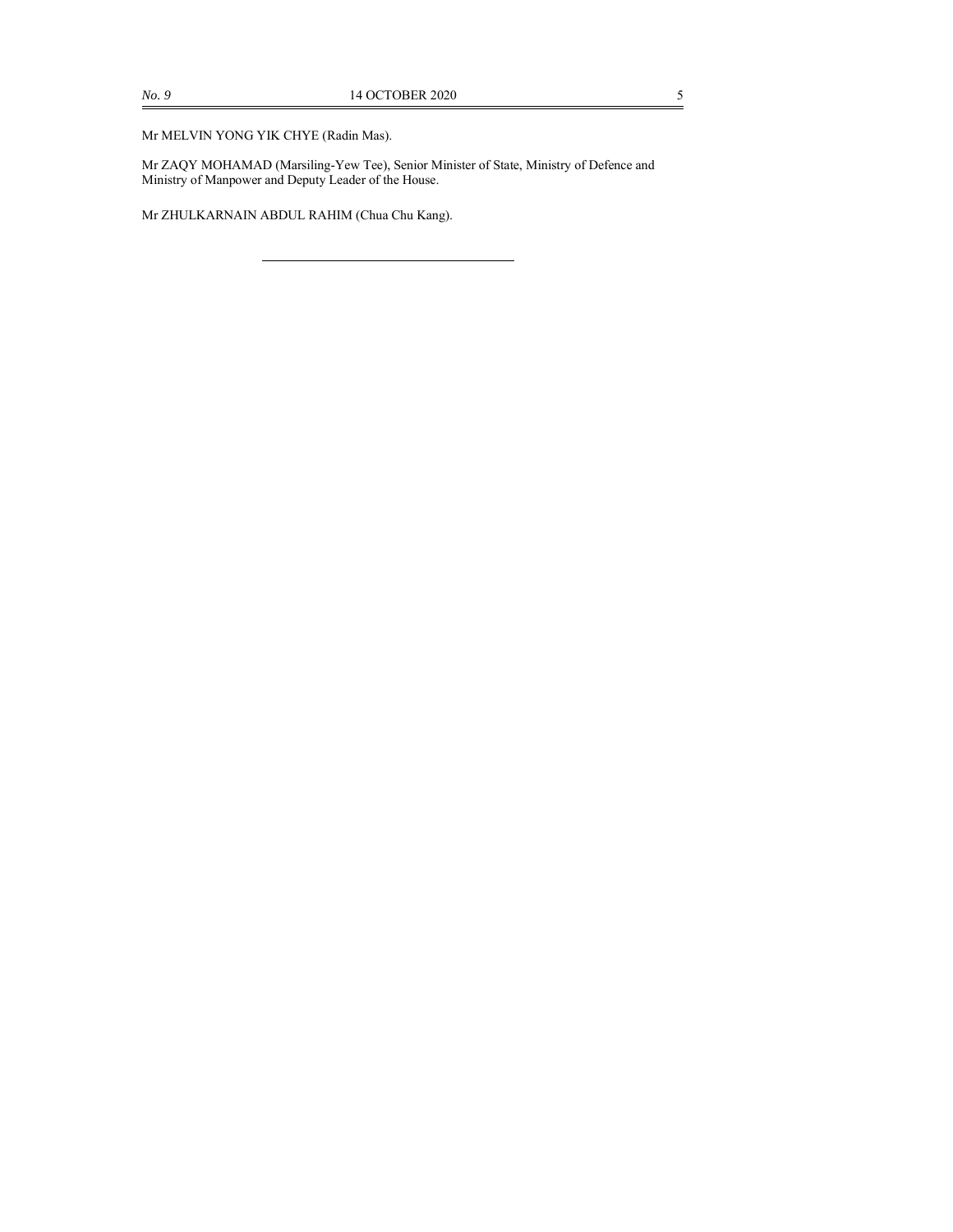|                                                                                                                                                                         | 14 OCTOBER 2020<br>6                                                                                                                                                             |
|-------------------------------------------------------------------------------------------------------------------------------------------------------------------------|----------------------------------------------------------------------------------------------------------------------------------------------------------------------------------|
| Papers presented to Parliament and received by the Clerk of Parliament pursuant to<br>Standing Order No. 31 (Presentation of Papers) and ordered to lie upon the Table: |                                                                                                                                                                                  |
| 1.1                                                                                                                                                                     | Annual Report of the Infocomm Media Development Authority 2019/2020 -<br>Presented on 7 October 2020 (S. 48 of 2020).                                                            |
| 1.2                                                                                                                                                                     | Annual Report of the National Library Board 2019/2020 - Presented on 7 October<br>2020 (S. 49 of 2020).                                                                          |
| 1.3                                                                                                                                                                     | United Nations (Sanctions - Mali) Regulations 2020 - Presented on 7 October<br>2020 (S. L. 67 of 2020).                                                                          |
| 1.4                                                                                                                                                                     | CareShield Life and Long-Term Care (CSHL Scheme) Regulations 2020 -<br>Presented on 7 October 2020 (S. L. 68 of 2020).                                                           |
| 1.5                                                                                                                                                                     | CareShield Life and Long-Term Care (Long-Term Care Support Fund - Prescribed<br>Public Scheme) (Amendment) Regulations 2020 - Presented on 7 October 2020<br>(S. L. 69 of 2020). |
| 1.6                                                                                                                                                                     | CareShield Life and Long-Term Care (Supplement Scheme) Regulations 2020 -<br>Presented on 7 October 2020 (S. L. 70 of 2020).                                                     |
| 1.7                                                                                                                                                                     | Employment of Foreign Manpower (Work Passes) (Amendment No. 4) Regulations<br>2020 – Presented on 7 October 2020 (S. L. 71 of 2020).                                             |
| 1.8                                                                                                                                                                     | Corrigendum to Government Technology Agency of Singapore Annual Report<br>2019/2020 – Presented on 8 October 2020 (S. 50 of 2020).                                               |
| 1.9                                                                                                                                                                     | Presidential Council for Minority Rights Annual Report for the period from 1<br>August 2019 to 31 July 2020 – Presented on 9 October 2020 (Cmd. 4 of 2020).                      |
| 1.10                                                                                                                                                                    | Inland Revenue Authority of Singapore Annual Report 2019/2020 – Presented on 13<br>October 2020 (S. 51 of 2020).                                                                 |
| 1.11                                                                                                                                                                    | Singapore Medical Council Annual Report 2019 – Presented on 14 October 2020<br>(S. 52 of 2020).                                                                                  |
| 1.12                                                                                                                                                                    | Singapore Nursing Board Annual Report 2019 - Presented on 14 October 2020<br>(S. 53 of 2020).                                                                                    |
| 1.13                                                                                                                                                                    | Singapore Dental Council Annual Report 2019 – Presented on 14 October 2020<br>(S. 54 of 2020).                                                                                   |
| 1.14                                                                                                                                                                    | Singapore Pharmacy Council Annual Report 2019 - Presented on 14 October 2020<br>(S. 55 of 2020).                                                                                 |
| 1.15                                                                                                                                                                    | Traditional Chinese Medicine Practitioners Board Annual Report 2019 - Presented<br>on 14 October 2020 (S. 56 of 2020).                                                           |